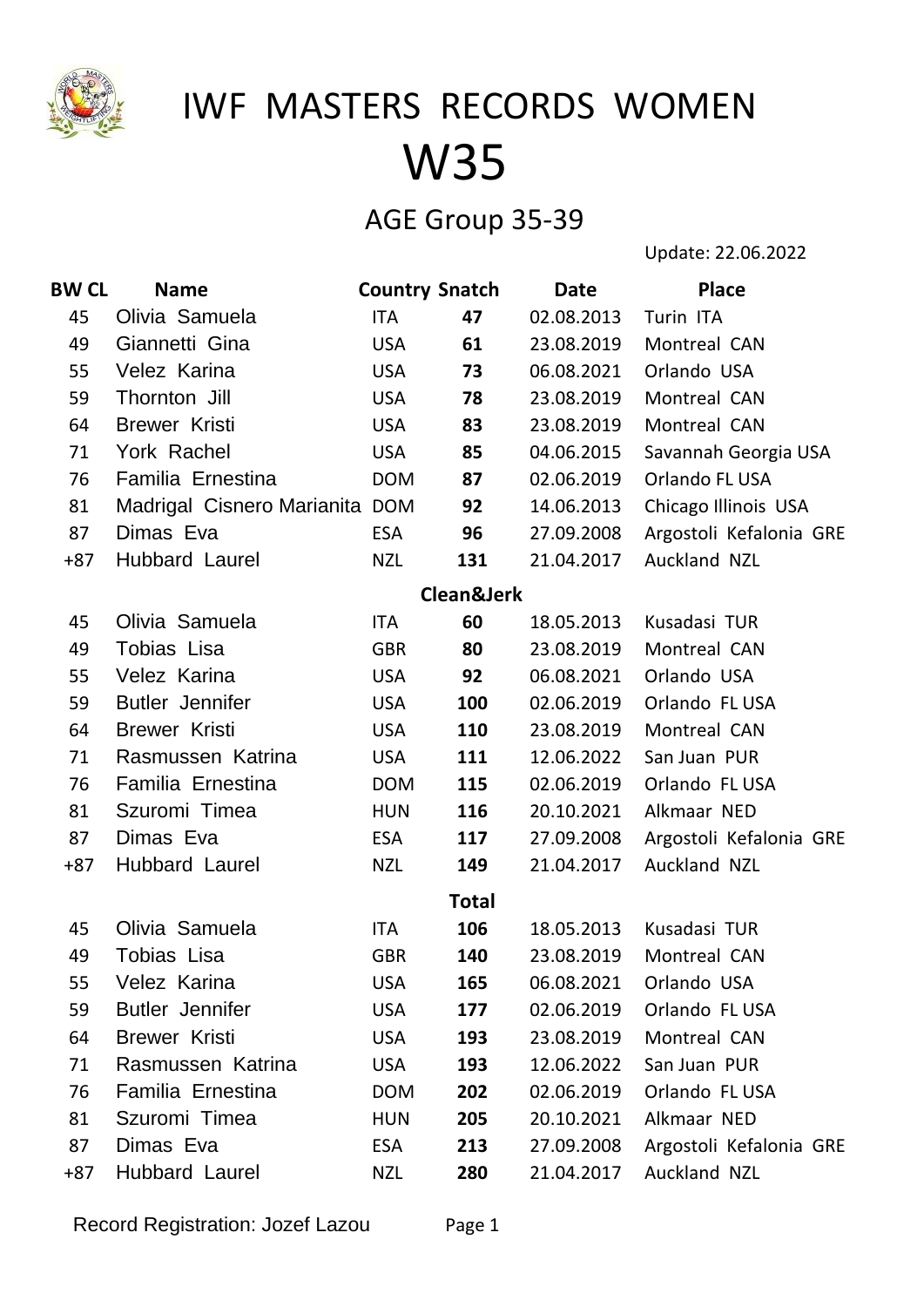

### AGE Group 40-44

Update: 22.06.2022

| <b>BW CL</b> | <b>Name</b>           | <b>Country Snatch</b> |                       | Date       | <b>Place</b>           |
|--------------|-----------------------|-----------------------|-----------------------|------------|------------------------|
| 45           | Treadway Erica        | <b>USA</b>            | 57                    | 21.08.2019 | Montreal CAN           |
| 49           | Noska April           | <b>USA</b>            | 63                    | 05.08.2021 | Orlando USA            |
| 55           | Nelson Kathy          | <b>USA</b>            | 71                    | 06.08.2021 | Orlando USA            |
| 59           | Gonzalez Abilgail     | <b>CAN</b>            | 80                    | 21.08.2019 | Montreal CAN           |
| 64           | Campbell Annette      | <b>GBR</b>            | 80,5                  | 23.05.2004 | Kolobrzeg POL          |
| 71           | Leafblad Robin        | <b>USA</b>            | 82                    | 18.08.2018 | Barcelona ESP          |
| 76           | Mifsud Meshelle       | <b>USA</b>            | 91                    | 09.08.2015 | Dallas, Texas USA      |
| 81           | Sosa Berdugo Damaris  | <b>ESP</b>            | 80                    | 20.10.2021 | Alkmaar NED            |
| 87           | Godwin Maika          | <b>USA</b>            | 86                    | 09.08.2015 | Dallas Texas USA       |
| $+87$        | Buckner Jennifer      | <b>USA</b>            | 81                    | 06.08.2021 | Orlando USA            |
|              |                       |                       | <b>Clean&amp;Jerk</b> |            |                        |
| 45           | <b>Treadway Erica</b> | <b>USA</b>            | 75                    | 01.06.2019 | Orlando FL USA         |
| 49           | Olson Carrie          | <b>USA</b>            | 78                    | 18.08.2018 | Barcelona ESP          |
| 55           | Nelson Kathy          | <b>USA</b>            | 87                    | 06.08.2021 | Orlando USA            |
| 59           | Gonzalez Abilgail     | <b>CAN</b>            | 90                    | 21.08.2019 | Montreal CAN           |
| 64           | Alverson Shana        | <b>USA</b>            | 97                    | 01.10.2016 | Heinsheim GER          |
| 71           | Leafblad Robin        | <b>USA</b>            | 105                   | 18.08.2018 | Barcelona ESP          |
| 76           | <b>Friel Kelly</b>    | <b>GBR</b>            | 104                   | 17.08.2017 | Halmstad SWE           |
| 81           | Sosa Berdugo Damaris  | <b>ESP</b>            | 100                   | 20.10.2021 | Alkmaar NED            |
| 87           | Colan Danielle        | <b>USA</b>            | 99                    | 22.08.2019 | Montreal CAN           |
| $+87$        | Douglas Kimberlee     | <b>USA</b>            | 105                   | 11.06.2022 | San Juan PUR           |
|              |                       |                       | <b>Total</b>          |            |                        |
| 45           | Treadway Erica        | <b>USA</b>            | 131                   | 01.06.2019 | Orlando FL USA         |
| 49           | Olson Carrie          | <b>USA</b>            | 139                   | 18.08.2018 | Barcelona ESP          |
| 55           | Nelson Kathy          | <b>USA</b>            | 158                   | 06.08.2021 | Orlando USA            |
| 59           | Gonzalez Abilgail     | <b>CAN</b>            | 170                   | 21.08.2019 | Montreal CAN           |
| 64           | Campbell Annette      | <b>GBR</b>            | 175                   | 06.10.2002 | Melbourne Victoria AUS |
| 71           | Leafblad Robin        | <b>USA</b>            | 187                   | 18.08.2018 | Barcelona ESP          |
| 76           | Mifsud Meshelle       | <b>USA</b>            | 189                   | 09.08.2015 | Dallas Texas USA       |
| 81           | Sosa Berdugo Damaris  | <b>ESP</b>            | 180                   | 20.10.2021 | Alkmaar NED            |
| 87           | Godwin Maika          | <b>USA</b>            | 180                   | 21.04.2017 | Auckland NZL           |
| $+87$        | Douglas Kimberlee     | <b>USA</b>            | 184                   | 11.06.2022 | San Juan PUR           |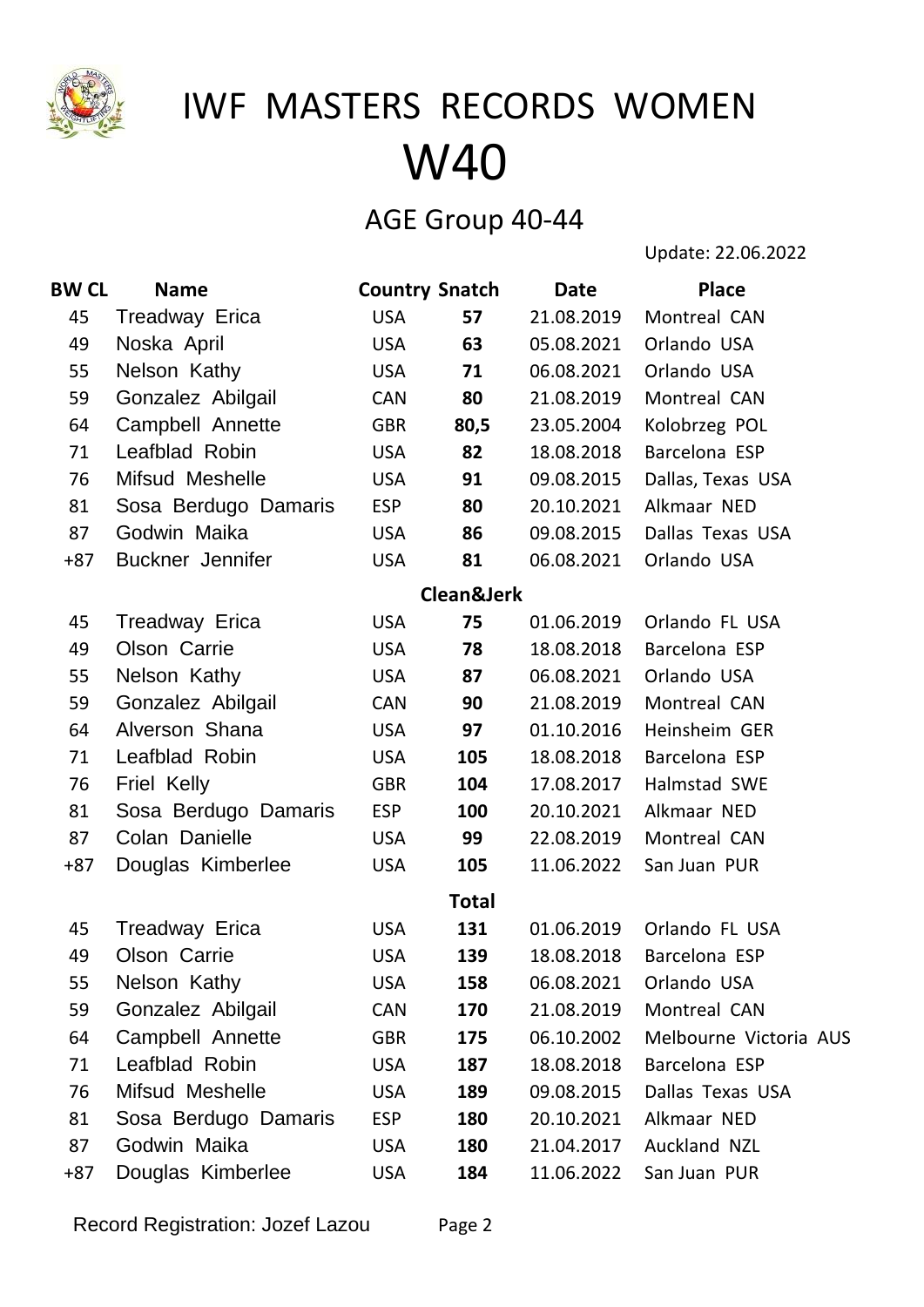

### AGE Group 45-49

Update: 25.10.2021

| <b>BW CL</b> | <b>Name</b>            | <b>Country Snatch</b> |                       | <b>Date</b> | <b>Place</b>      |
|--------------|------------------------|-----------------------|-----------------------|-------------|-------------------|
| 45           | Sinamo Sahari Dumaini  | <b>IND</b>            | 45                    | 20.08.2019  | Montreal CAN      |
| 49           | Kawakami Sachiko       | <b>JPN</b>            | 53                    | 21.04.2017  | Auckland NZL      |
| 55           | Majander Laura         | <b>FIN</b>            | 64                    | 20.08.2019  | Montreal CAN      |
| 59           | Aita Jo Anne           | <b>USA</b>            | 71                    | 21.04.2017  | Auckland NZL      |
| 64           | Dieter Jennifer        | <b>USA</b>            | 75                    | 18.08.2018  | Barcelona ESP     |
| 71           | Brown Katherine        | <b>USA</b>            | 72                    | 05.08.2021  | Orlando USA       |
| 76           | Köppel Nora            | ARG                   | 78                    | 20.08.2019  | Montreal CAN      |
| 81           | Ramsay-Overall Laura   | TRI                   | 73                    | 29.10.2011  | Limassol CYP      |
| 87           | Dunham Dionne          | <b>USA</b>            | 73                    | 31.05.2019  | Orlando FL USA    |
| $+87$        | McLarnon Claire        | <b>IRL</b>            | 81                    | 18.10.2021  | Aalkmaar NED      |
|              |                        |                       | <b>Clean&amp;Jerk</b> |             |                   |
| 45           | Sinamo Sahari Dumaini  | <b>IND</b>            | 57                    | 20.08.2019  | Montreal CAN      |
| 49           | Amundrud Heather       | <b>CAN</b>            | 68                    | 20.08.2019  | Montreal CAN      |
| 55           | Velazquez Annia        | <b>USA</b>            | 78                    | 05.08.2021  | Orlando USA       |
| 59           | Gauthier Isabelle      | <b>CAN</b>            | 90                    | 20.08.2019  | Montreal CAN      |
| 64           | Black Jacquelynn       | <b>USA</b>            | 91                    | 20.08.2019  | Montreal CAN      |
| 71           | <b>Brown Katherine</b> | <b>USA</b>            | 93                    | 05.08.2021  | Orlando USA       |
| 76           | Köppel Nora            | <b>ARG</b>            | 105                   | 20.08.2019  | Montreal CAN      |
| 81           | Ramsay-Overall Laura   | TRI                   | 95                    | 29.10.2011  | Limassol CYP      |
| 87           | Dunham Dionne          | <b>USA</b>            | 92                    | 31.05.2019  | Orlando FL USA    |
| $+87$        | Takács Erica           | <b>HUN</b>            | 101                   | 18.05.2014  | Kazincbarcika HUN |
|              |                        |                       | <b>Total</b>          |             |                   |
| 45           | Sinamo Sahari Dumaini  | <b>IND</b>            | 102                   | 20.08.2019  | Montreal CAN      |
| 49           | Amundrud Heather       | <b>CAN</b>            | 119                   | 20.08.2019  | Montreal CAN      |
| 55           | Velazquez Annia        | <b>USA</b>            | 138                   | 05.08.2021  | Orlando USA       |
| 59           | Gauthier Isabelle      | <b>CAN</b>            | 159                   | 20.08.2019  | Montreal CAN      |
| 64           | Black Jacquelynn       | <b>USA</b>            | 163                   | 20.08.2019  | Montreal CAN      |
| 71           | <b>Brown Katherine</b> | <b>USA</b>            | 165                   | 05.08.2021  | Orlando USA       |
| 76           | Köppel Nora            | ARG                   | 183                   | 20.08.2019  | Montreal CAN      |
| 81           | Ramsay-Overall Laura   | TRI                   | 168                   | 29.10.2011  | Limassol CYP      |
| 87           | Dunham Dionne          | <b>USA</b>            | 165                   | 31.05.2019  | Orlando FL USA    |
| $+87$        | Takács Mária           | <b>HUN</b>            | 180                   | 13.09.2015  | Rovaniemi FIN     |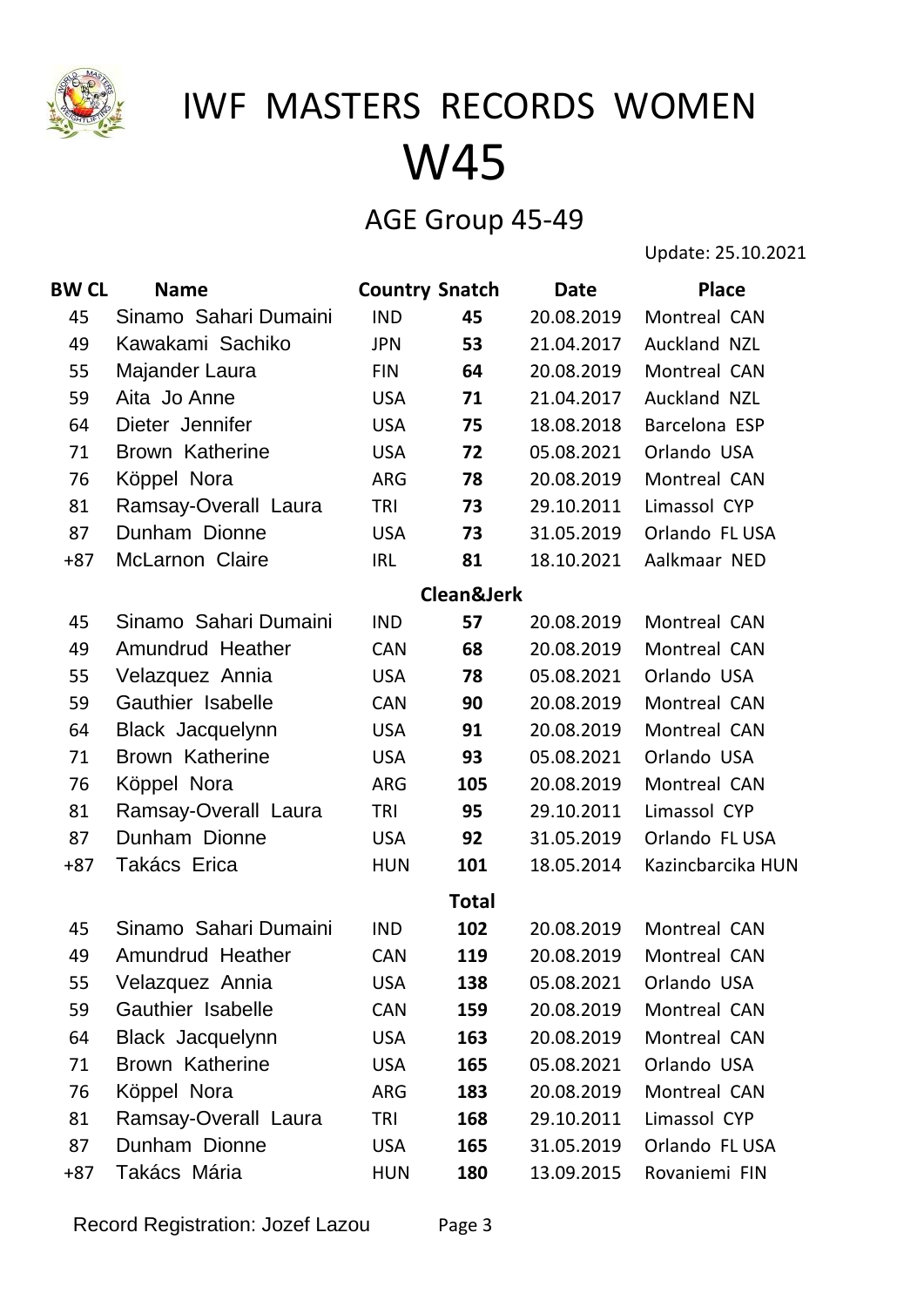

### AGE Group 50-54

Update: 22.06.2022

| <b>BW CL</b> | <b>Name</b>                | <b>Country Snatch</b> |                       | <b>Date</b> | <b>Place</b>               |
|--------------|----------------------------|-----------------------|-----------------------|-------------|----------------------------|
| 45           | <b>Hill Suzie</b>          | <b>CAN</b>            | 28                    | 01.07.2006  | Saint Sauveur Quebec CAN   |
| 49           | Mc Manus Joanne            | <b>GBR</b>            | 51                    | 01.10.2016  | Heinsheim GER              |
| 55           | Kikuchi Loretta            | <b>USA</b>            | 61                    | 19.08.2019  | Montreal CAN               |
| 59           | Gauthier Isabelle          | <b>CAN</b>            | 69                    | 10.06.2022  | San Juan PUR               |
| 64           | Janet Jacqueline           | <b>USA</b>            | 64                    | 20.06.2014  | Toronto Ontario CAN        |
| 71           | Miller Jenny               | <b>USA</b>            | 64                    | 18.08.2018  | Barcelona ESP              |
| 76           | Perrone Susana             | ITA                   | 63                    | 05.07.2014  | Nakhchivan AZE             |
| 81           | Chamberlin Gwen            | <b>USA</b>            | 61                    | 14.06.2013  | Chicago Illinois USA       |
| 87           | Marshall Karyn             | <b>USA</b>            | 63                    | 26.08.2006  | Eysines Bordeaux FRA       |
| $+87$        | Takács Mária               | <b>HUN</b>            | 77                    | 16.06.2018  | <b>Budapest HUN</b>        |
|              |                            |                       | <b>Clean&amp;Jerk</b> |             |                            |
| 45           | Hill Suzie                 | <b>CAN</b>            | 40                    | 01.07.2006  | Saint Sauveur Quebec CAN   |
| 49           | Poulin Manon               | <b>CAN</b>            | 63                    | 20.06.2014  | <b>Toronto Ontario CAN</b> |
| 55           | Kikuchi Loretta            | <b>USA</b>            | 73                    | 19.08.2019  | Montreal CAN               |
| 59           | Gauthier Isabelle          | <b>CAN</b>            | 87                    | 10.06.2022  | San Juan PUR               |
| 64           | Janet Jacqueline           | <b>USA</b>            | 85                    | 20.06.2014  | Toronto Ontario CAN        |
| 71           | Orsagova Marie             | <b>CZE</b>            | 81                    | 26.08.2006  | Eysines Bordeaux FRA       |
| 76           | <b>Carter Bronwin Mary</b> | <b>GBR</b>            | 80                    | 19.05.2001  | Teplice CZE                |
| 81           | <b>Briggs Cindy</b>        | <b>USA</b>            | 80                    | 17.06.2016  | San Juan PUR               |
| 87           | <b>Black Jane</b>          | <b>USA</b>            | 82,5                  | 02.09.2003  | Savannah Georgia USA       |
| $+87$        | Takács Mária               | <b>HUN</b>            | 98                    | 15.08.2017  | Halmstad SWE               |
|              |                            |                       | <b>Total</b>          |             |                            |
| 45           | <b>Hill Suzie</b>          | <b>CAN</b>            | 68                    | 01.07.2006  | Saint Sauveur Quebec CAN   |
| 49           | Poulin Manon               | <b>CAN</b>            | 112                   | 20.06.2014  | Toronto Ontario CAN        |
| 55           | Kikuchi Loretta            | <b>USA</b>            | 134                   | 19.08.2019  | Montreal CAN               |
| 59           | Gauthier Isabelle          | <b>CAN</b>            | 156                   | 10.06.2022  | San Juan Puerto Rico       |
| 64           | Janet Jacqueline           | <b>USA</b>            | 156                   | 20.06.2014  | Toronto, Ontario, CAN      |
| 71           | Orsagova Marie             | <b>CZE</b>            | 142                   | 26.08.2006  | Eysines, Bordeaux FRA      |
| 76           | <b>Carter Bronwin Mary</b> | <b>GBR</b>            | 140                   | 19.05.2001  | Teplice CZE                |
| 81           | <b>Briggs Cindy</b>        | <b>USA</b>            | 140                   | 17.06.2016  | San Juan PUR               |
| 87           | <b>Black Jane</b>          | <b>USA</b>            | 145                   | 02.09.2003  | Savannah Georgia USA       |
| $+87$        | Takács Mária               | <b>HUN</b>            | 174                   | 15.08.2017  | Halmstad SWE               |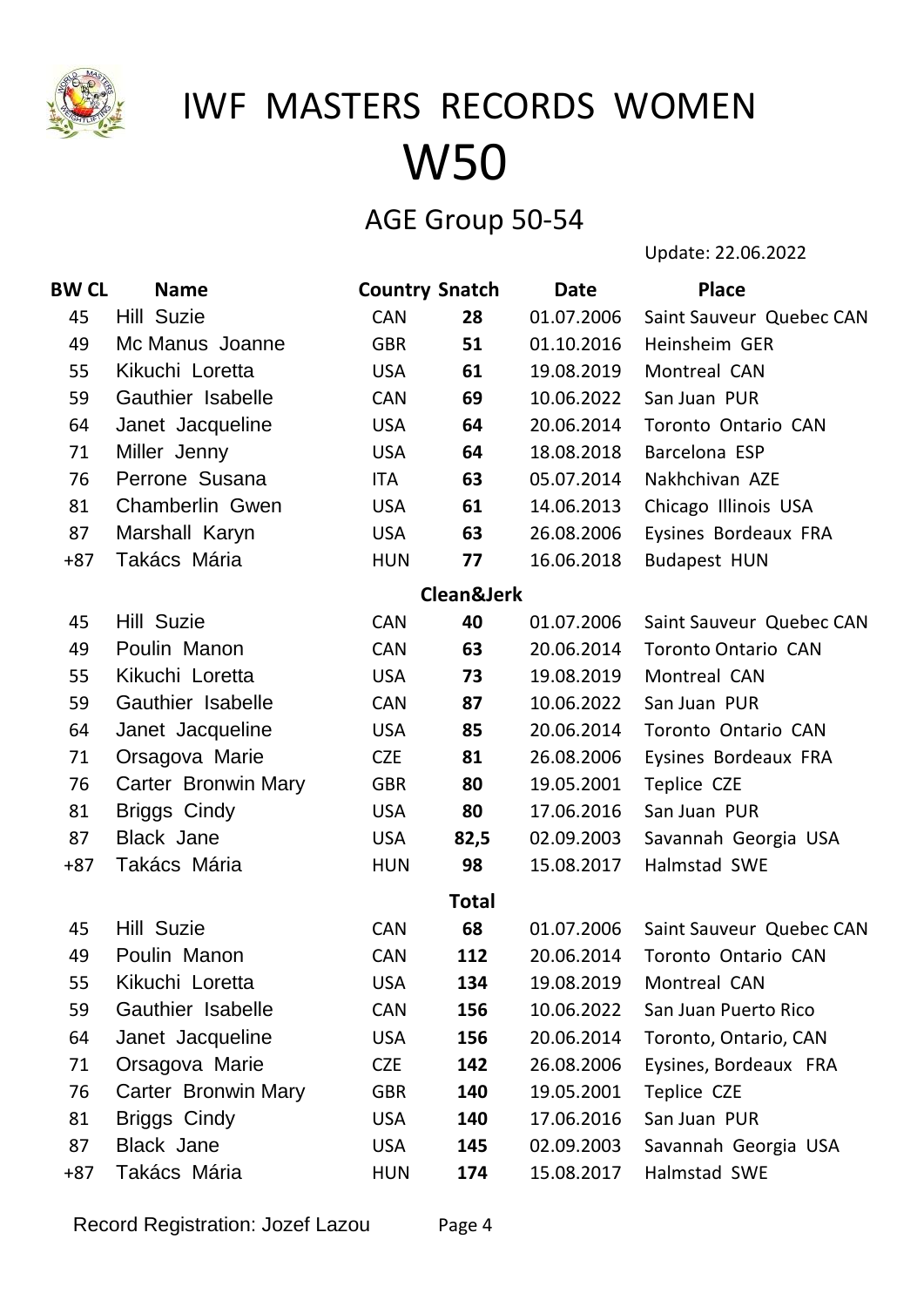

### AGE Group 55-59

Update: 25.10.2021

| <b>BW CL</b> | <b>Name</b>                  | <b>Country Snatch</b> |              | <b>Date</b> | <b>Place</b>           |
|--------------|------------------------------|-----------------------|--------------|-------------|------------------------|
| 45           | <b>Billings Denese</b>       | <b>AUS</b>            | 34           | 03.06.2016  | Tasmania AUS           |
| 49           | Goldenberg Lauren            | <b>USA</b>            | 43           | 04.08.2021  | Orlando USA            |
| 55           | Quinell Coral Ann            | <b>AUS</b>            | 51           | 16.06.2012  | Brisbane Queensl. AUS  |
| 59           | <b>Trebillcock Diane Sue</b> | <b>GBR</b>            | 54           | 12.09.2015  | Rovaniemi FIN          |
| 64           | <b>Trebillcock Diane Sue</b> | <b>GBR</b>            | 52           | 31.08.2014  | Copenhagen DEN         |
| 71           | Sipes Terri                  | <b>USA</b>            | 61           | 15.06.2018  | Gaspé Quebec CAN       |
| 76           | Perrone Susana               | <b>ITA</b>            | 59           | 14.06.2019  | Rovaniemi FIN          |
| 81           | Hitchener Bronwyn            | <b>AUS</b>            | 55           | 14.06.2019  | Gold Coast QLD AUS     |
| 87           | Webb Margaret Louise         | <b>AUS</b>            | 54           | 25.05.2018  | Melbourne Victoria AUS |
| $+87$        | <b>Burns Kendra</b>          | <b>USA</b>            | 65           | 17.06.2016  | San Juan PUR           |
|              |                              |                       | Clean&Jerk   |             |                        |
| 45           | <b>Billings Denese</b>       | <b>AUS</b>            | 45           | 03.06.2016  | Tasmania AUS           |
| 49           | Jorgensen Marga              | <b>DEN</b>            | 56           | 29.10.2011  | Limassol CYP           |
| 55           | Diehl Korinna                | <b>GER</b>            | 65           | 14.06.2019  | Rovaniemi FIN          |
| 59           | Hoehn Margaret               | <b>USA</b>            | 67           | 18.08.2018  | Montreal CAN           |
| 64           | Meschishnick Laurie          | <b>CAN</b>            | 74           | 18.08.2019  | Montreal CAN           |
| 71           | Sipes Terri                  | <b>USA</b>            | 76           | 18.08.2018  | Barcelona ESP          |
| 76           | Orsagova Marie               | <b>CZE</b>            | 77           | 01.06.2011  | Heinsheim GER          |
| 81           | Hitchener Bronwyn            | <b>AUS</b>            | 68           | 14.06.2019  | Gold Coast QLD AUS     |
| 87           | Burns Kendra                 | <b>USA</b>            | 72           | 18.08.2019  | Montreal CAN           |
| $+87$        | Burns Kendra                 | <b>USA</b>            | 90           | 17.06.2016  | San Juan PUR           |
|              |                              |                       | <b>Total</b> |             |                        |
| 45           | <b>Billings Denese</b>       | <b>AUS</b>            | 79           | 03.06.2016  | Tasmania AUS           |
| 49           | Goldenberg Lauren            | <b>USA</b>            | 97           | 04.08.2021  | Orlando USA            |
| 55           | Diehl Korinna                | <b>GER</b>            | 115          | 14.06.2019  | Rovaniemi FIN          |
| 59           | <b>Trebillcock Diane Sue</b> | <b>GBR</b>            | 117          | 12.09.2015  | Rovaniemi FIN          |
| 64           | Meschishnick Laurie          | <b>CAN</b>            | 124          | 18.08.2019  | Montreal CAN           |
| 71           | Sipes Terri                  | <b>USA</b>            | 136          | 15.06.2018  | Gaspé, Quebec CAN      |
| 76           | Orsagova Marie               | <b>CZE</b>            | 134          | 01.06.2011  | Heinsheim GER          |
| 81           | Hitchener Bronwyn            | <b>AUS</b>            | 123          | 14.06.2019  | Gold Coast QLD AUS     |
| 87           | Burns Kendra                 | <b>USA</b>            | 120          | 18.08.2019  | Montreal CAN           |
| $+87$        | <b>Burns Kendra</b>          | <b>USA</b>            | 155          | 17.06.2016  | San Juan PUR           |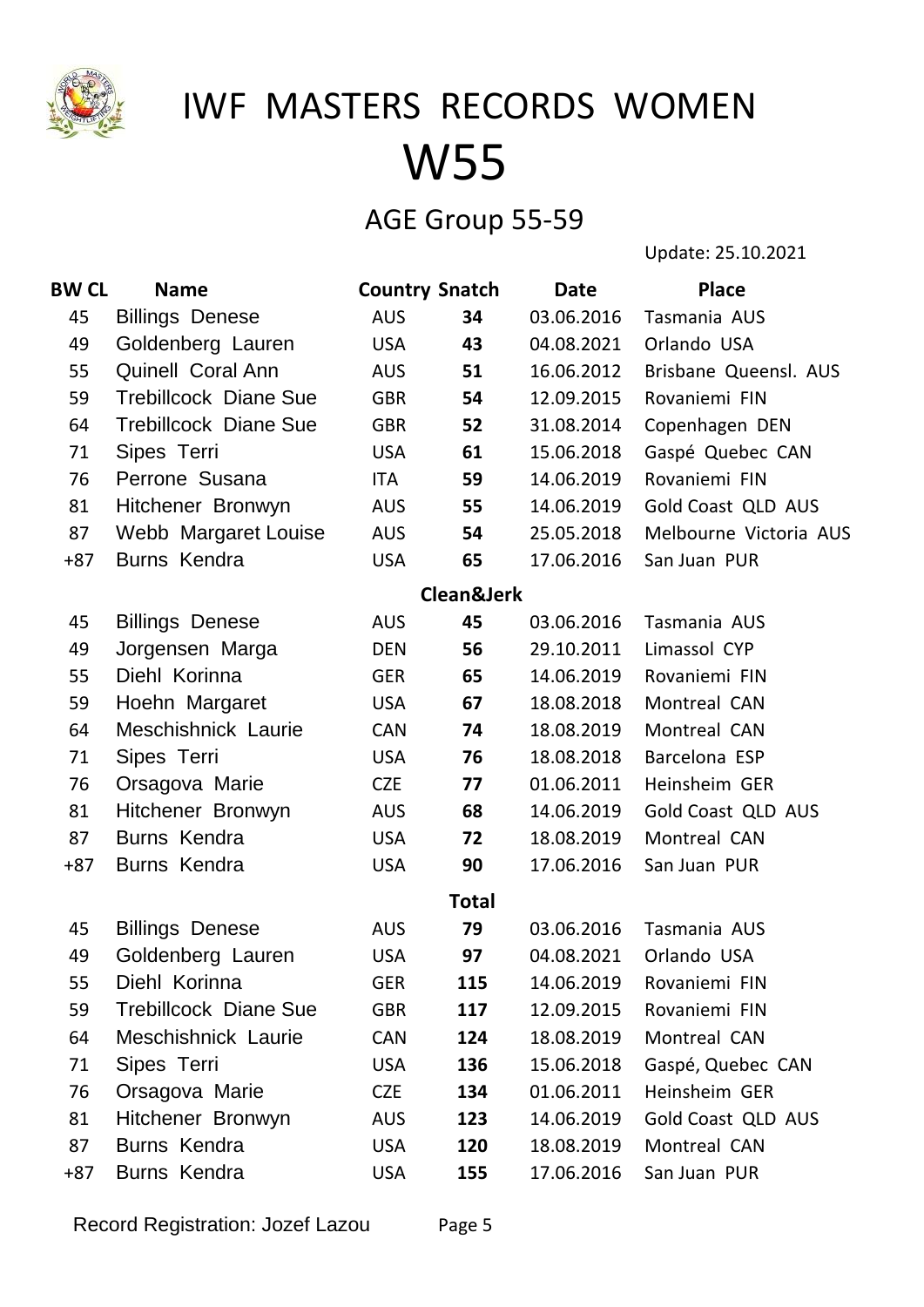

### AGE Group 60-64

Update: 22.06.2022

| <b>BW CL</b> | <b>Name</b>                  | <b>Country Snatch</b> |                       | <b>Date</b> | <b>Place</b>            |
|--------------|------------------------------|-----------------------|-----------------------|-------------|-------------------------|
| 45           | Franklin Margaret            | <b>USA</b>            | 35                    | 09.06.2022  | San Juan PUR            |
| 49           | Goldenberg Lauren            | <b>USA</b>            | 37                    | 09.06.2022  | San Juan PUR            |
| 55           | <b>Trebillcock Diane Sue</b> | <b>GBR</b>            | 46                    | 18.08.2019  | Montreal CAN            |
| 59           | Pantilat Ita                 | <b>USA</b>            | 50                    | 14.06.2013  | Chicago Illinois USA    |
| 64           | Arrow Holly                  | <b>USA</b>            | 52                    | 18.08.2018  | Barcelona ESP           |
| 71           | Sodd Julia                   | <b>USA</b>            | 50                    | 17.08.2019  | Montreal CAN            |
| 76           | Morrison Grace               | <b>AUS</b>            | 45                    | 09.08.2015  | Dallas Texas USA        |
| 81           | Orsagova Marie               | <b>CZE</b>            | 47                    | 16.06.2018  | <b>Budapest HUN</b>     |
| 87           | McGregor Mary                | <b>USA</b>            | 43                    | 27.09.2008  | Argostoli Kefalonia GRE |
| $+87$        | Colfer Nancy                 | <b>USA</b>            | 44                    | 18.08.2019  | Montreal CAN            |
|              |                              |                       | <b>Clean&amp;Jerk</b> |             |                         |
| 45           | <b>Billings Denese</b>       | <b>AUS</b>            | 44                    | 18.08.2018  | Barcelona ESP           |
| 49           | Goldenberg Lauren            | <b>USA</b>            | 51                    | 09.06.2022  | San Juan PUR            |
| 55           | Davis Annette                | <b>USA</b>            | 56                    | 04.08.2021  | Orlando USA             |
| 59           | Pantilat Ita                 | <b>USA</b>            | 70                    | 14.06.2013  | Chicago Illinois USA    |
| 64           | Arrow Holly                  | <b>USA</b>            | 64                    | 09.08.2015  | Dallas Texas USA        |
| 71           | <b>Pfeiffer Friederike</b>   | <b>AUT</b>            | 62                    | 17.05.2014  | Kazincbarcika HUN       |
| 76           | Morrison Grace               | <b>AUS</b>            | 63                    | 09.08.2015  | Dallas Texas USA        |
| 81           | Orsagova Marie               | <b>CZE</b>            | 65                    | 16.06.2018  | <b>Budapest HUN</b>     |
| 87           | Heather Kuusela              | <b>USA</b>            | 64                    | 18.08.2019  | Montreal CAN            |
| $+87$        | Seevers Kim                  | <b>USA</b>            | 60                    | 15.06.2018  | Gaspé Quebec CAN        |
|              |                              |                       | <b>Total</b>          |             |                         |
| 45           | <b>Billings Denese</b>       | <b>AUS</b>            | 77                    | 18.08.2018  | Barcelona ESP           |
| 49           | Goldenberg Lauren            | <b>USA</b>            | 88                    | 09.06.2022  | San Juan PUR            |
| 55           | Trebillcock Diane Sue        | <b>GBR</b>            | 101                   | 18.08.2019  | Montreal CAN            |
| 59           | Pantilat Ita                 | <b>USA</b>            | 120                   | 14.06.2013  | Chicago Illinois USA    |
| 64           | Arrow Holly                  | <b>USA</b>            | 114                   | 18.08.2018  | Barcelona ESP           |
| 71           | Sodd Julia                   | <b>USA</b>            | 112                   | 17.08.2019  | Montreal CAN            |
| 76           | Morrison Grace               | <b>AUS</b>            | 108                   | 09.08.2015  | Dallas Texas USA        |
| 81           | Orsagova Marie               | <b>CZE</b>            | 112                   | 16.06.2018  | <b>Budapest HUN</b>     |
| 87           | McGregor Mary                | <b>USA</b>            | 106                   | 27.09.2008  | Argostoli Kefalonia GRE |
| $+87$        | Seevers Kim                  | <b>USA</b>            | 102                   | 15.06.2018  | Gaspé Quebec CAN        |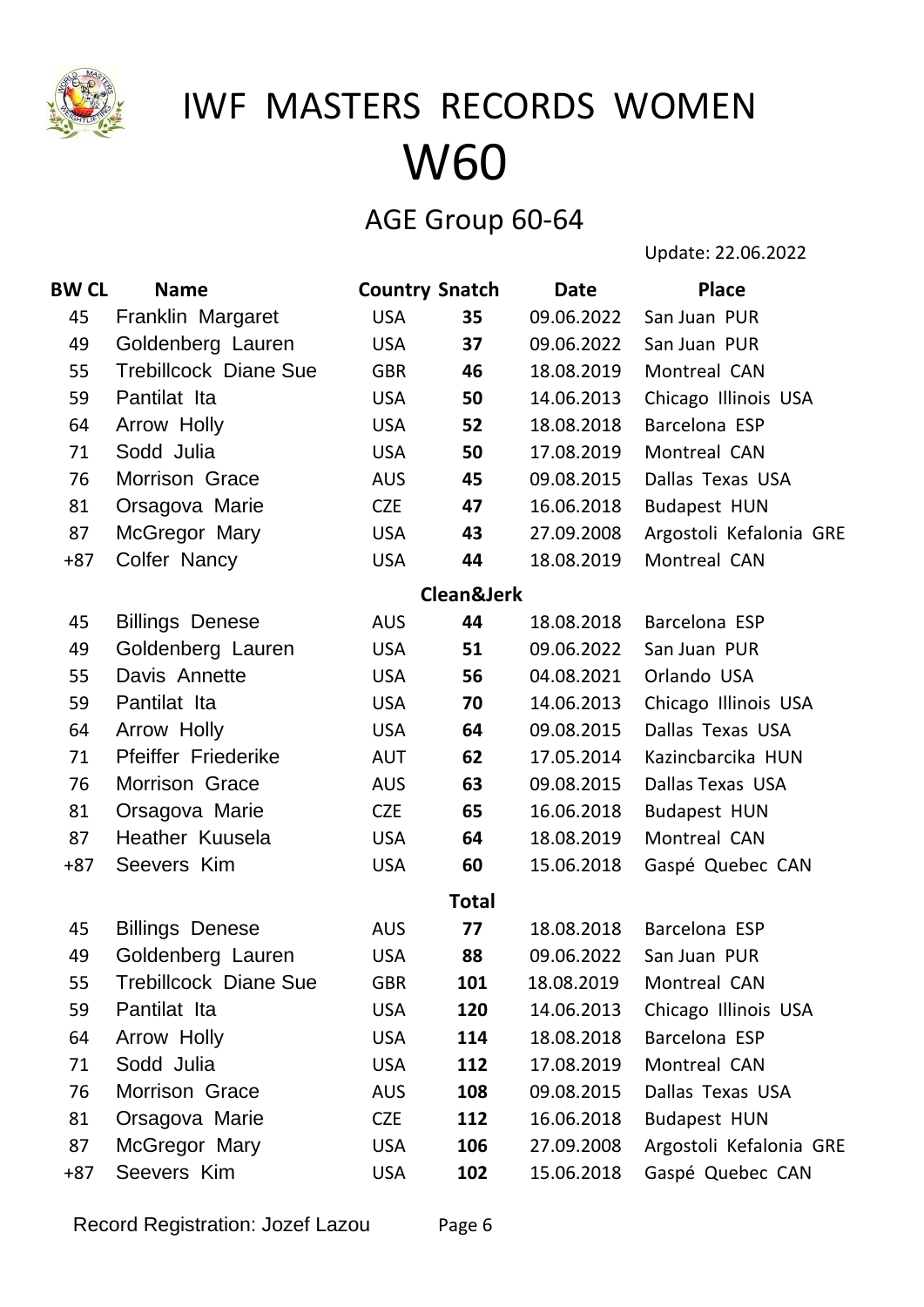

### AGE Group 65-69

Update: 25.10.2021

| <b>BW CL</b> | <b>Name</b>                | <b>Country Snatch</b> |                       | <b>Date</b> | <b>Place</b>              |
|--------------|----------------------------|-----------------------|-----------------------|-------------|---------------------------|
| 45           | Mc Donald Alison           | <b>AUS</b>            | 21                    | 14.06.2019  | Gold Coast QLD AUS        |
| 49           | Bourge Christine           | <b>FRA</b>            | 30                    | 17.08.2018  | Barcelona ESP             |
| 55           | Berendsen Maria            | <b>NED</b>            | 35                    | 16.06.2018  | <b>Budapest HUN</b>       |
| 59           | Gelman Janet               | <b>USA</b>            | 36                    | 04.08.2021  | Orlando USA               |
| 64           | Arrow Holly                | <b>USA</b>            | 49                    | 04.08.2021  | Orlando USA               |
| 71           | Kortelainen Teija          | <b>FIN</b>            | 42                    | 16.06.2018  | <b>Budapest HUN</b>       |
| 76           | <b>Quinn Judith Louise</b> | <b>CAN</b>            | 37                    | 02.08.2013  | Turin ITA                 |
| 81           | <b>Quinn Judith Louise</b> | <b>CAN</b>            | 35                    | 04.06.2015  | Savannah Georgia USA      |
| 87           | Munkres Marilyn            | <b>USA</b>            | 34                    | 27.09.2008  | Argostoli Kefalonia GRE   |
| $+87$        | Kerr Janis                 | <b>GBR</b>            | 37                    | 29.10.2011  | Limassol CYP              |
|              |                            |                       | <b>Clean&amp;Jerk</b> |             |                           |
| 45           | Mc Donald Alison           | <b>AUS</b>            | 24                    | 14.06.2019  | <b>Gold Coast QLD AUS</b> |
| 49           | Bourge Christine           | <b>FRA</b>            | 39                    | 17.08.2018  | Barcelona ESP             |
| 55           | Dikhoff Joke               | <b>NED</b>            | 49                    | 12.06.2019  | Rovaniemi FIN             |
| 59           | Dikhoff Joke               | <b>NED</b>            | 50                    | 17.08.2018  | Barcelona ESP             |
| 64           | Arrow Holly                | <b>USA</b>            | 64                    | 04.08.2021  | Orlando USA               |
| 71           | Emerton Meg                | <b>AUS</b>            | 54                    | 14.06.2019  | Gold Coast QLD AUS        |
| 76           | <b>Morrison Grace</b>      | <b>AUS</b>            | 50                    | 14.06.2019  | Gold Coast QLD AUS        |
| 81           | <b>Quinn Judith Louise</b> | <b>CAN</b>            | 45                    | 04.06.2015  | Savannah Georgia USA      |
| 87           | <b>Walt Christine</b>      | <b>CAN</b>            | 52                    | 20.06.2014  | Toronto Ontario CAN       |
| $+87$        | Spencer Susan              | <b>CAN</b>            | 47                    | 16.08.2019  | Montreal CAN              |
|              |                            |                       | <b>Total</b>          |             |                           |
| 45           | Mc Donald Alison           | <b>AUS</b>            | 45                    | 14.06.2019  | Gold Coast QLD AUS        |
| 49           | <b>Bourge Christine</b>    | <b>FRA</b>            | 69                    | 17.08.2018  | Barcelona ESP             |
| 55           | Dikhoff Joke               | <b>NED</b>            | 83                    | 12.06.2019  | Rovaniemi FIN             |
| 59           | Gelman Janet               | <b>USA</b>            | 86                    | 04.08.2021  | Orlando USA               |
| 64           | Arrow Holly                | <b>USA</b>            | 113                   | 04.08.2021  | Orlando USA               |
| 71           | Emerton Meg                | <b>AUS</b>            | 96                    | 14.06.2019  | Gold Coast QLD AUS        |
| 76           | Morrison Grace             | <b>AUS</b>            | 85                    | 14.06.2019  | Gold Coast QLD AUS        |
| 81           | Quinn Judith Louise        | <b>CAN</b>            | 80                    | 04.06.2015  | Savannah Georgia USA      |
| 87           | <b>Walt Christine</b>      | <b>CAN</b>            | 85                    | 20.06.2014  | Toronto Ontario CAN       |
| $+87$        | Spencer Susan              | <b>CAN</b>            | 81                    | 16.08.2019  | Montreal CAN              |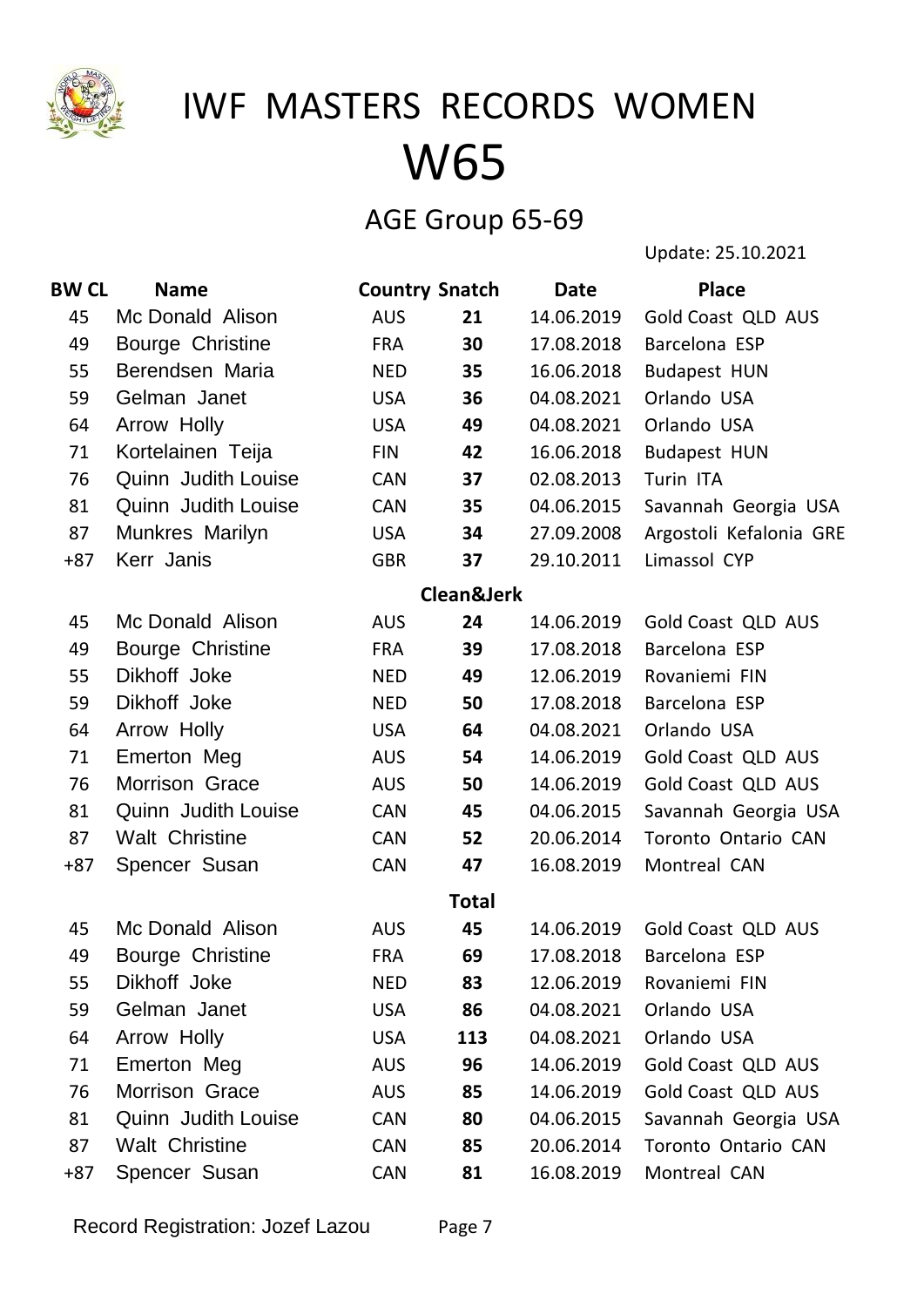

### AGE Group 70-74

Update: 25.10.2021

| <b>BW CL</b> | <b>Name</b>                | <b>Country Snatch</b> |              | <b>Date</b> | <b>Place</b>               |
|--------------|----------------------------|-----------------------|--------------|-------------|----------------------------|
| 45           |                            |                       |              |             |                            |
| 49           | Higgings Jane              | <b>USA</b>            | 28           | 16.08.2019  | Montreal CAN               |
| 55           | Dikhoff Joke               | <b>NED</b>            | 33           | 16.10.2021  | Alkmaar NED                |
| 59           | Woodyatt Andrea            | <b>USA</b>            | 37           | 04.08.2021  | Orlando USA                |
| 64           | Nelson Laurie              | <b>USA</b>            | 29           | 21.04.2017  | Auckland NZL               |
| 71           | Pelletier Lorraine         | <b>CAN</b>            | 29           | 20.06.2014  | Toronto Ontario CAN        |
| 76           | <b>Quinn Judith Louise</b> | <b>CAN</b>            | 33           | 17.08.2018  | Barcelona ESP              |
| 81           | <b>Walt Christine</b>      | <b>CAN</b>            | 31           | 16.08.2019  | Montreal CAN               |
| 87           | Conley Barbara             | <b>USA</b>            | 30           | 01.07.2006  | Saint Sauveur Quebec CAN   |
| $+87$        | Conley Barbara             | <b>USA</b>            | 33           | 25.08.2007  | Kazincbarcika HUN          |
|              |                            |                       | Clean&Jerk   |             |                            |
| 45           |                            |                       |              |             |                            |
| 49           | Higgings Jane              | <b>USA</b>            | 37           | 16.08.2019  | Montreal CAN               |
| 55           | Dikhoff Joke               | <b>NED</b>            | 45           | 16.10.2021  | Alkmaar NED                |
| 59           | Woodyatt Andrea            | <b>USA</b>            | 47           | 04.08.2021  | Orlando USA                |
| 64           | Nelson Laurie              | <b>USA</b>            | 42           | 21.04.2017  | Auckland NZL               |
| 71           | Pelletier Lorraine         | <b>CAN</b>            | 40           | 20.06.2014  | <b>Toronto Ontario CAN</b> |
| 76           | <b>Quinn Judith Louise</b> | <b>CAN</b>            | 42           | 16.08.2019  | Montreal CAN               |
| 81           | <b>Walt Christine</b>      | <b>CAN</b>            | 44           | 16.08.2019  | Montreal CAN               |
| 87           | Conley Barbara             | <b>USA</b>            | 40           | 01.07.2006  | Saint Sauveur Quebec CAN   |
| $+87$        | Munkres Marilyn            | <b>USA</b>            | 45           | 09.07.2011  | Savannah Georgia USA       |
|              |                            |                       | <b>Total</b> |             |                            |
| 45           |                            |                       |              |             |                            |
| 49           | Higgings Jane              | <b>USA</b>            | 65           | 16.08.2019  | Montreal CAN               |
| 55           | Dikhoff Joke               | <b>NED</b>            | 78           | 16.10.2021  | Alkmaar NED                |
| 59           | Woodyatt Andrea            | <b>USA</b>            | 84           | 04.08.2021  | Orlando USA                |
| 64           | Nelson Laurie              | <b>USA</b>            | 71           | 21.04.2017  | Auckland NZL               |
| 71           | Pelletier Lorraine         | <b>CAN</b>            | 69           | 20.06.2014  | <b>Toronto Ontario CAN</b> |
| 76           | <b>Quinn Judith Louise</b> | <b>CAN</b>            | 74           | 17.08.2018  | Barcelona ESP              |
| 81           | <b>Walt Christine</b>      | <b>CAN</b>            | 75           | 16.08.2019  | Montreal CAN               |
| 87           | Conley Barbara             | <b>USA</b>            | 70           | 01.07.2006  | Saint Sauveur Quebec CAN   |
| +87          | Munkres Marilyn            | <b>USA</b>            | 78           | 20.06.2014  | Toronto Ontario CAN        |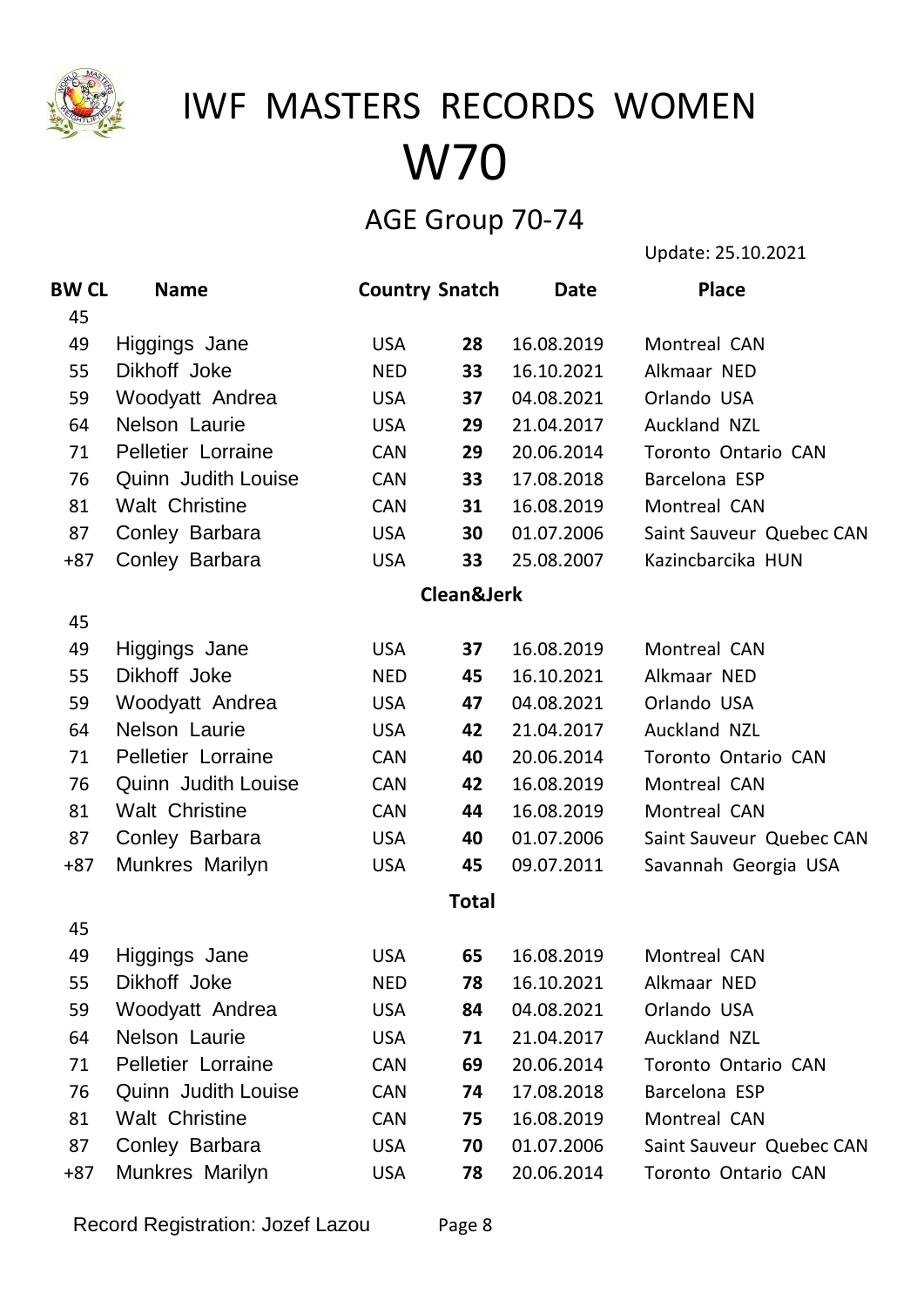

### AGE Group 75-79

Update: 25.10.2021

| <b>BW CL</b> | <b>Name</b>       | <b>Country Snatch</b> |              | Date       | <b>Place</b>  |
|--------------|-------------------|-----------------------|--------------|------------|---------------|
| 45           |                   |                       |              |            |               |
| 49           |                   |                       |              |            |               |
| 55           | Huuskonen Terttu  | <b>FIN</b>            | 30           | 12.06.2019 | Rovaniemi FIN |
| 59           | Mc Swain Dagmar   | <b>AUT</b>            | 24           | 16.08.2019 | Montreal CAN  |
| 64           |                   |                       |              |            |               |
| 71           | Pelletier Loraine | <b>CAN</b>            | 29           | 16.08.2019 | Montreal CAN  |
| 76           |                   |                       |              |            |               |
| 81           | Ferguson Brenda   | <b>CAN</b>            | 23           | 16.08.2019 | Montreal CAN  |
| 87           |                   |                       |              |            |               |
| $+87$        |                   |                       |              |            |               |
|              |                   |                       | Clean&Jerk   |            |               |
| 45           |                   |                       |              |            |               |
| 49           |                   |                       |              |            |               |
| 55           |                   |                       |              |            |               |
| 59           | Mc Swain Dagmar   | <b>AUT</b>            | 33           | 16.08.2019 | Montreal CAN  |
| 64           |                   |                       |              |            |               |
| 71           | Pelletier Loraine | <b>CAN</b>            | 37           | 16.08.2019 | Montreal CAN  |
| 76           |                   |                       |              |            |               |
| 81           | Ferguson Brenda   | <b>CAN</b>            | 33           | 16.08.2019 | Montreal CAN  |
| 87           |                   |                       |              |            |               |
| $+87$        |                   |                       |              |            |               |
|              |                   |                       | <b>Total</b> |            |               |
| 45           |                   |                       |              |            |               |
| 49           |                   |                       |              |            |               |
| 55           |                   |                       |              |            |               |
| 59           | Mc Swain Dagmar   | <b>AUT</b>            | 56           | 16.08.2019 | Montreal CAN  |
| 64           |                   |                       |              |            |               |
| 71           | Pelletier Loraine | <b>CAN</b>            | 66           | 16.08.2019 | Montreal CAN  |
| 76           |                   |                       |              |            |               |
| 81           | Ferguson Brenda   | <b>CAN</b>            | 66           | 16.08.2019 | Montreal CAN  |
| 87           |                   |                       |              |            |               |
| $+87$        |                   |                       |              |            |               |
|              |                   |                       |              |            |               |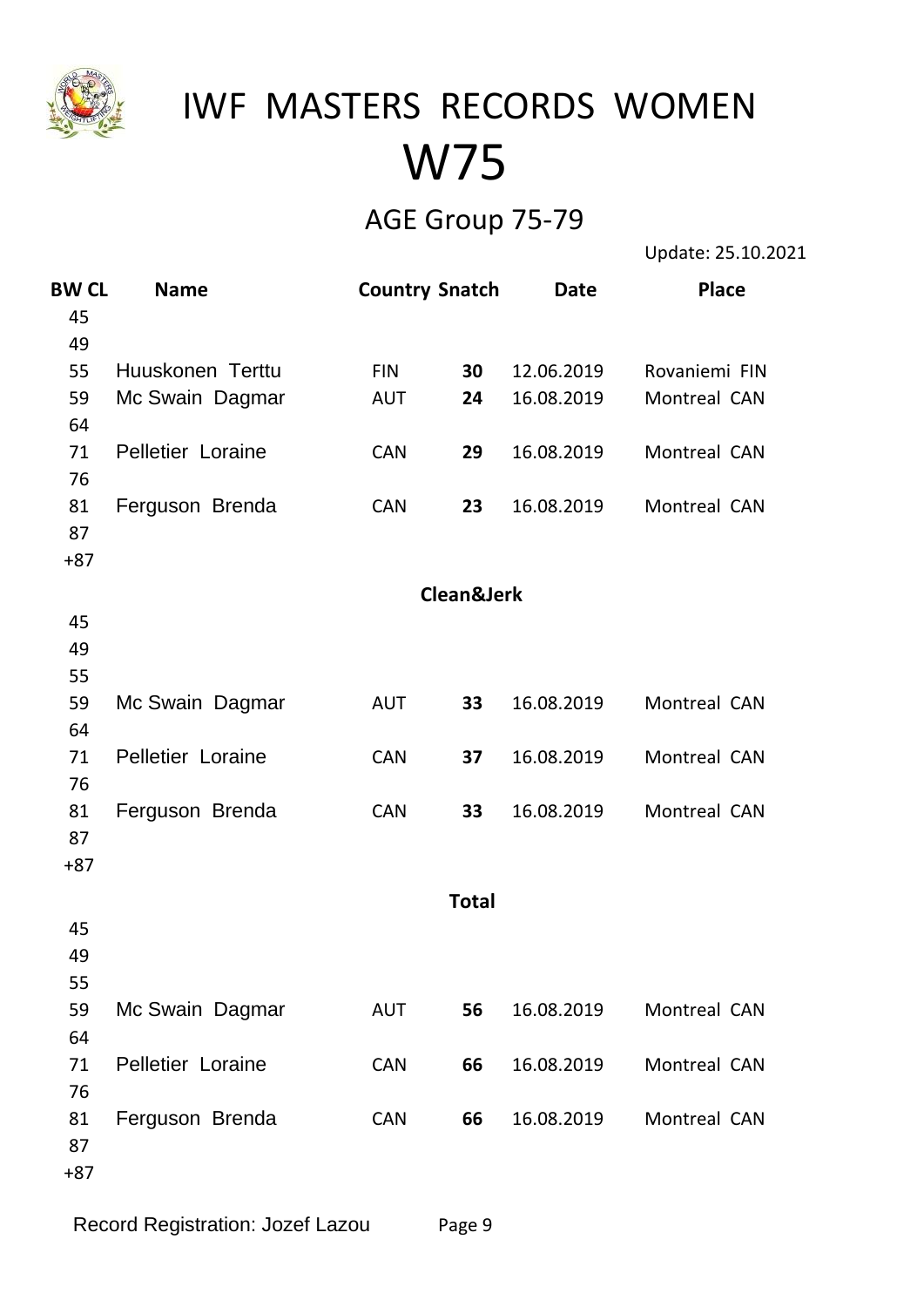

### AGE Group 80

Update: 25.10.2021

| <b>BW CL</b> | Name | <b>Country Snatch</b> | <b>Date</b> | <b>Place</b> |
|--------------|------|-----------------------|-------------|--------------|
| 45           |      |                       |             |              |
| 49           |      |                       |             |              |
| 55           |      |                       |             |              |
| 59           |      |                       |             |              |
| 64           |      |                       |             |              |
| $71\,$       |      |                       |             |              |
| $76\,$       |      |                       |             |              |
| 81           |      |                       |             |              |
| $87\,$       |      |                       |             |              |
| $+87$        |      |                       |             |              |
|              |      | Clean&Jerk            |             |              |
| 45           |      |                       |             |              |
| 49           |      |                       |             |              |
| 55           |      |                       |             |              |
| 59           |      |                       |             |              |
| 64           |      |                       |             |              |
| $71\,$       |      |                       |             |              |
| $76\,$       |      |                       |             |              |
| 81           |      |                       |             |              |
| $87\,$       |      |                       |             |              |
| $+87$        |      |                       |             |              |
|              |      | <b>Total</b>          |             |              |
| 45           |      |                       |             |              |
| 49           |      |                       |             |              |
| 55           |      |                       |             |              |
| 59           |      |                       |             |              |
| 64           |      |                       |             |              |
| $71\,$       |      |                       |             |              |
| $76\,$       |      |                       |             |              |
| 81           |      |                       |             |              |
| 87           |      |                       |             |              |
| $+87$        |      |                       |             |              |
|              |      |                       |             |              |